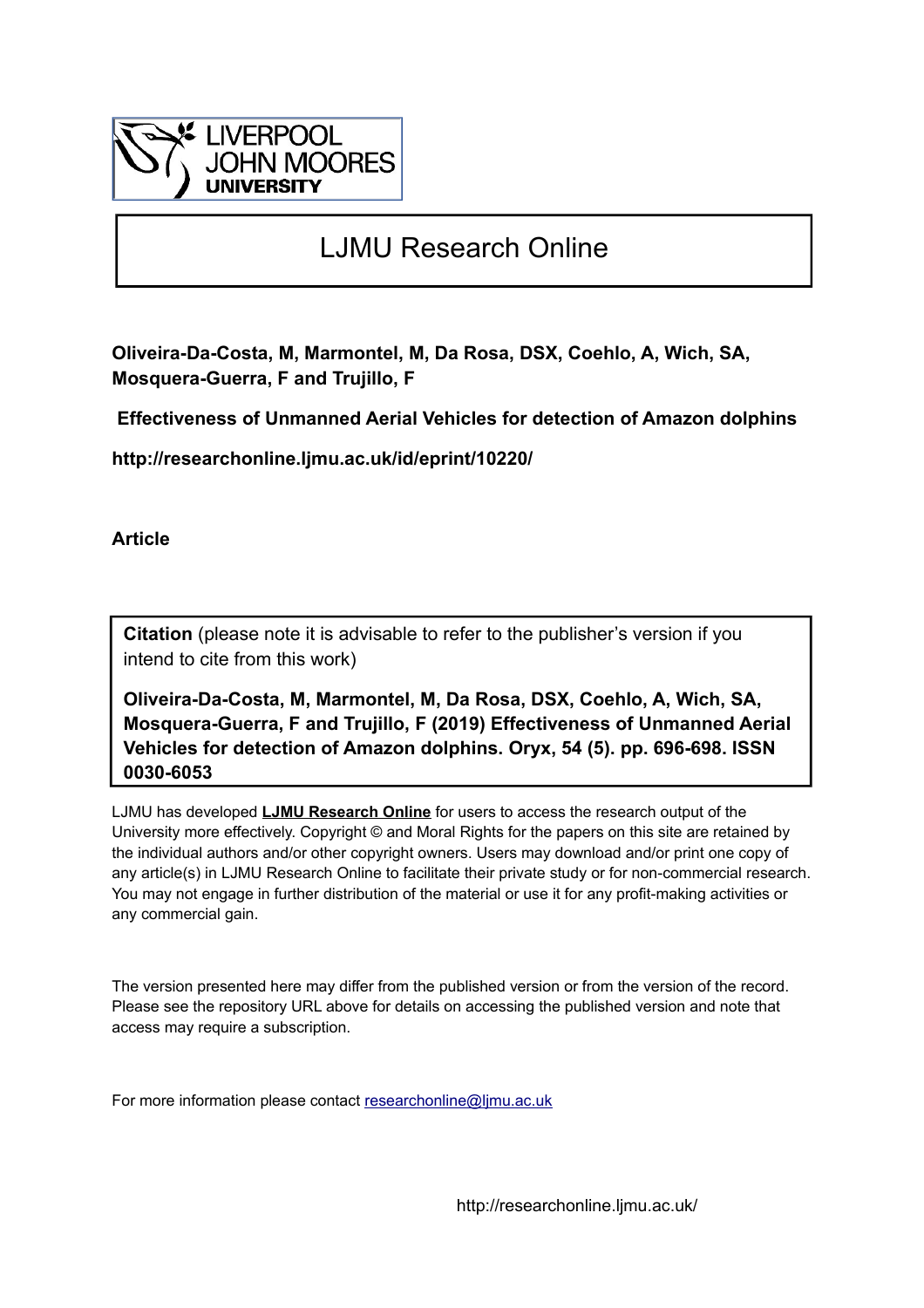## Effectiveness of unmanned aerial vehicles to detect Amazon dolphins

MARCELO OLIVEIRA-DA-COSTA, MIRIAM MARMONTEL DAIANE S. X. DA-ROSA, ANDRÉ COELHO, SERGE WICH FEDERICO MOSQUERA-GUERRA and FERNANDO TRUJILLO

Abstract Quantifying the abundance of species is essential for their management and conservation. Much effort has been invested in surveys of freshwater dolphins in the Amazon basin but river dimensions and complex logistics limit replication of such studies across the region. We evaluated the effectiveness of using unmanned aerial vehicles (UAVs) for surveying two Amazon dolphin species, the tucuxi Sotalia fluviatilis and pink river dolphin Inia geoffrensis, in tropical rivers. In 2016 we conducted drone and visual surveys over 80 km of the Juruá River in Brazil. The aerial surveys provided higher accuracy than human observers in counting individuals detected in groups. Compared to estimates derived from visual surveys, the use of UAVs could provide a more feasible, economical and accurate estimate of Amazon river dolphin populations. The method could potentially be replicated in other important areas for the conservation of these species, to generate an improved index of river dolphin populations in the Amazon.

Keywords Amazon, drone, Inia geoffrensis, population estimate, river dolphin, Sotalia fluviatilis, UAV, unmanned aerial vehicle

River dolphins are a particularly vulnerable group of<br> **Rivershwater mammals, occurring in South American** and Asian deltas and rivers (Smith & Reeves,  $2012$ ), with the largest populations in the Amazon and Orinoco basins. Although conservation plans have been developed for the Amazon river dolphins (Trujillo et al., 2014), implementation has been hampered by a lack of knowledge of their ecology, distribution and behaviour. The large dimensions of this river system, the complex and expensive logistics required to study and survey the dolphins, and general lack of funds limit confidence in population estimates and

Received 21 January 2019. Revision requested 11 February 2019. Accepted 26 February 2019. First published online 23 October 2019. distribution data. Current survey methods are largely based on distance sampling techniques originally developed for marine species. Distribution of river dolphins is also highly heterogeneous, with preferences for specific habitats, such as confluences, lakes and channels, each requiring different research methodologies. Improving the efficiency of survey techniques to estimate the distribution and density of freshwater species is a priority (Anderson & Gaston,  $2013$ ).

The potential of unmanned aerial vehicles (UAVs) for environmental monitoring is being increasingly recognized because of the opportunities they offer for cost- and timeefficient surveys (Hardin & Hardin, 2010; Hodgson et al.,  $2016$ ), including for aquatic mammals (Jones et al.,  $2006$ ; Martin et al., 2012; Hodgson et al., 2017). Detection of individual animals is the first step in assessing the feasibility of UAVs for wildlife studies (Hodgson et al., 2017). Here we evaluate the effectiveness of UAVs for the detection of two Amazon dolphin species, the tucuxi Sotalia fluviatilis and pink river dolphin Inia geoffrensis.

During 16-21 November 2016 we surveyed river dolphins along 80 km of the Juruá River, Brazil ([Fig.](#page-2-0) 1). Two small quadcopters (DJI Phantom 3 and 4, SZ DJI Technology Co., Shenzhen, China), deployed in turn from the upper deck of a boat traveling at a constant speed, were positioned at a 20-m fixed altitude above the water, 50 m from the side of the boat, monitoring a 100-m stretch parallel to the river margin ([Plate](#page-2-0) 1a). Video was continually recorded using a camera positioned at 35° to the water surface. The objective was to compare counts by UAVs and observers made from similar perspectives. The UAVs were remotely-controlled using live video, while being visually monitored. To ensure minimal disturbance to wildlife and the safety of researchers, use of UAVs followed operational protocols and best practices (Hodgson & Koh, 2016). Preliminary flights in areas with high population densities of both species enabled us to secure the number of observations necessary to assess detectability and to evaluate the possible impacts of UAVs on dolphin behaviour.

We carried out a total of 41 10-minute flights. A boatbased survey was simultaneously performed from the same double-decker boat, with two observation platforms 8 m above water level. Three observers at the bow and two at the stern actively searched for dolphins. The boat navigated at 10 km/h on average, following the line-transect sampling

[https://www.cambridge.org/core/terms.](https://www.cambridge.org/core/terms) <https://doi.org/10.1017/S0030605319000279> *Oryx*, 2020, 54(5), 696–698 © 2019 Fauna & Flora International doi:10.1017/S0030605319000279

MARCELO OLIVEIRA-DA-COSTA (Corresponding author) WWF-Brasil, CLS 114 Bloco D-35, 70377-540, Brasília, Brazil. E-mail [marcelo@wwf.org.br](mailto:marcelo@wwf.org.br)

MIRIAM MARMONTEL, DAIANE S. X. DA-ROSA and ANDRÉ COELHO Mamirauá Institute for Sustainable Development, Tefé, Brazil

SERGE WICH Liverpool John Moores University, Liverpool, UK

FEDERICO MOSQUERA-GUERRA and FERNANDO TRUJILLO Fundación Omacha, Bogotá, Colombia

This is an Open Access article, distributed under the terms of the Creative Commons Attribution licence [\(http://creativecommons.org/licenses/by/4.0/\)](http://creativecommons.org/licenses/by/4.0/), which permits unrestricted re-use, Downloaded f**demibut**ion//andvreproduct**io**n in any medium/wronded the ቆብქበብ woll is thopely attea:19:04, subject to the Cambridge Core terms of use, available at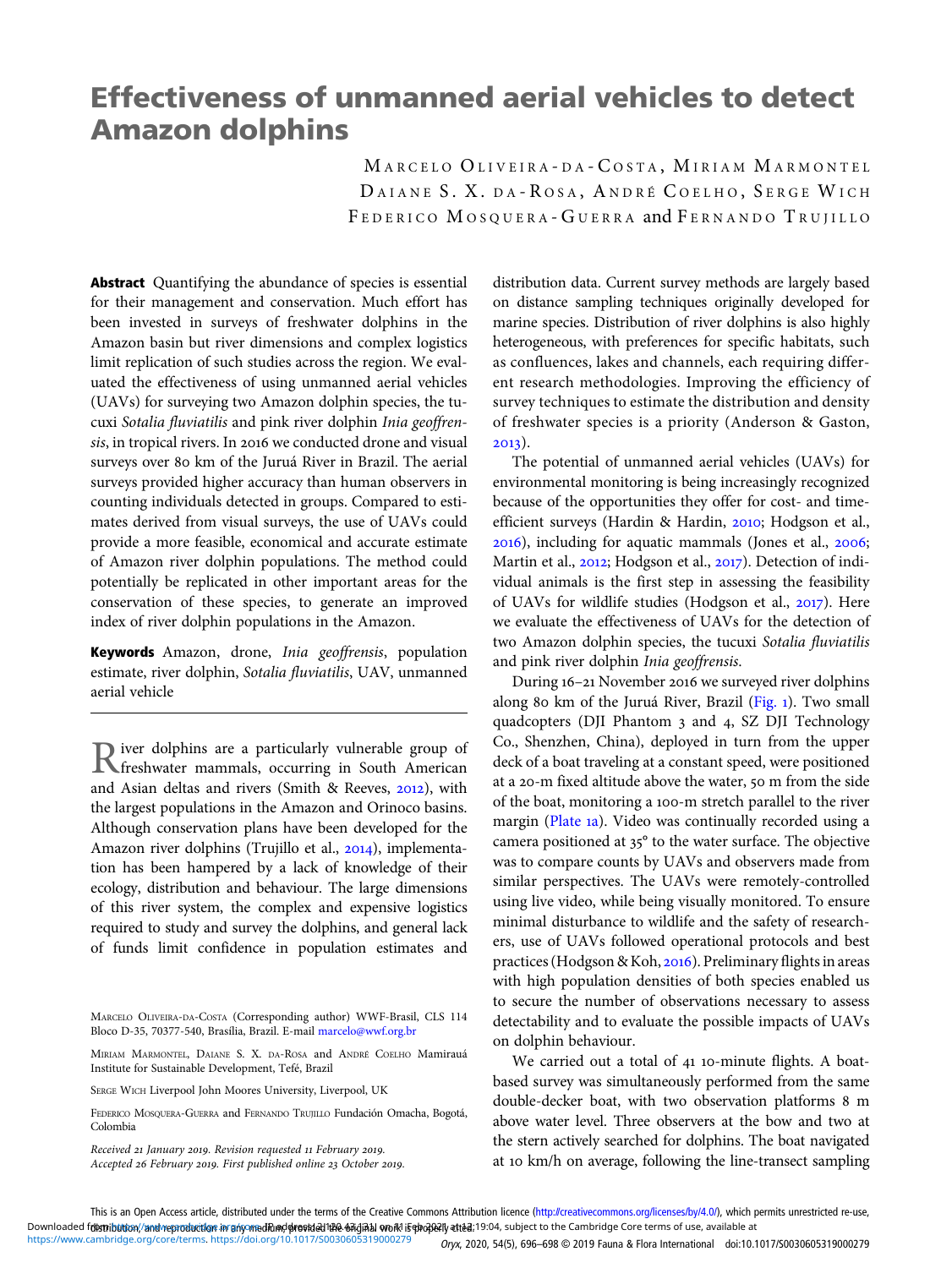<span id="page-2-0"></span>

FIG. 1 Stretches of the Juruá River, Brazil, surveyed for the tucuxi Sotalia fluviatilis and pink river dolphin Inia geoffrensis.

protocol outlined by Gomez-Salazar et al. (2012). For each sighting, observers reported species, group size, the presence of calves, sighting angle relative to the trackline, and estimated distances from the boat and from the river margin.

All video footage was systematically examined by three experienced researchers, on a 50 inch screen. We recorded a total of 7 hours of footage and in most detections it was possible to differentiate between species (Plate 1b,c). Information regarding time of sightings and dolphin locations (sighting angle, distance from the margin and from the boat), from the footage and visual records, were used to compare the results of the two observation methods.

We detected a total of 124 dolphins in the video footage and 175 from the boat-based observations. The total number of observations (groupings of individuals sighted) for both methods combined was 151. Of these, on-board observers made 119 observations, of which 76 were confirmed by the UAV. The UAV recorded 108 observations, of which 32 were exclusively made by this platform, with no confirmation from the boat. Of the total area assessed, 68 km of the Juruá River was monitored using both methods.

We believe that much of the difference in counts between the two methods was because of the limited resolution of the drone's camera at the distances at which the dolphins were detected. The maximum distance for animal detection was c. 100 m using UAVs, whereas on-board sightings were up to 300 m from the bow of the boat. The use of optical zoom cameras or higher-resolution cameras could improve the distance of detection. Although the UAV images allowed us to distinguish several individual dolphins surfacing at the same time across a broad reach of the river, an observer can only focus on one event at a time. For records in which dolphins were not clearly visible, identification was based on the behavioural differences between the species, such as surfacing, breathing and breaching patterns. As a result of the dolphins' erratic and brief surfacing behaviour (Reeves et al., ), individuals can be missed or double-counted with either of the methods we used (Fürstenau Oliveira et al., ). However, the aerial survey provided higher accuracy in counting individuals during the detection of groups. The images captured by UAVs can confirm identifications and facilitate correlation between species and use of habitats (Martin et al.,  $2012$ ) with a high degree of precision. The use of drones can also reduce the bias caused by responsive movement (Dawson et al., 2008).

No signs of disturbance (rapid or erratic movements, shorter surface time, or otherwise abnormal behaviour) were observed among the dolphins as a result of the operation of the UAVs, which was at altitudes of  $10-30$  m above the river surface. During the flights at 20 m some bird species demonstrated defensive territorial behaviour and followed the aircraft for varying amounts of time, although no actual attacks were observed.

Small multi-rotor UAVs were chosen because of their vertical take-off and landing capability, which was required



PLATE 1 (a) The positions of the boat and the drone during surveys of the Juruá River (Fig. ). (b) Pink river dolphin detected by the drone. (c) Detail of animal detected in (b).

Oryx, 2020, 54(5), 696–698 © 2019 Fauna & Flora International doi:10.1017/S0030605319000279

[https://www.cambridge.org/core/terms.](https://www.cambridge.org/core/terms) <https://doi.org/10.1017/S0030605319000279> Downloaded from [https://www.cambridge.org/core.](https://www.cambridge.org/core) IP address: 2.120.43.131, on 11 Feb 2021 at 12:19:04, subject to the Cambridge Core terms of use, available at